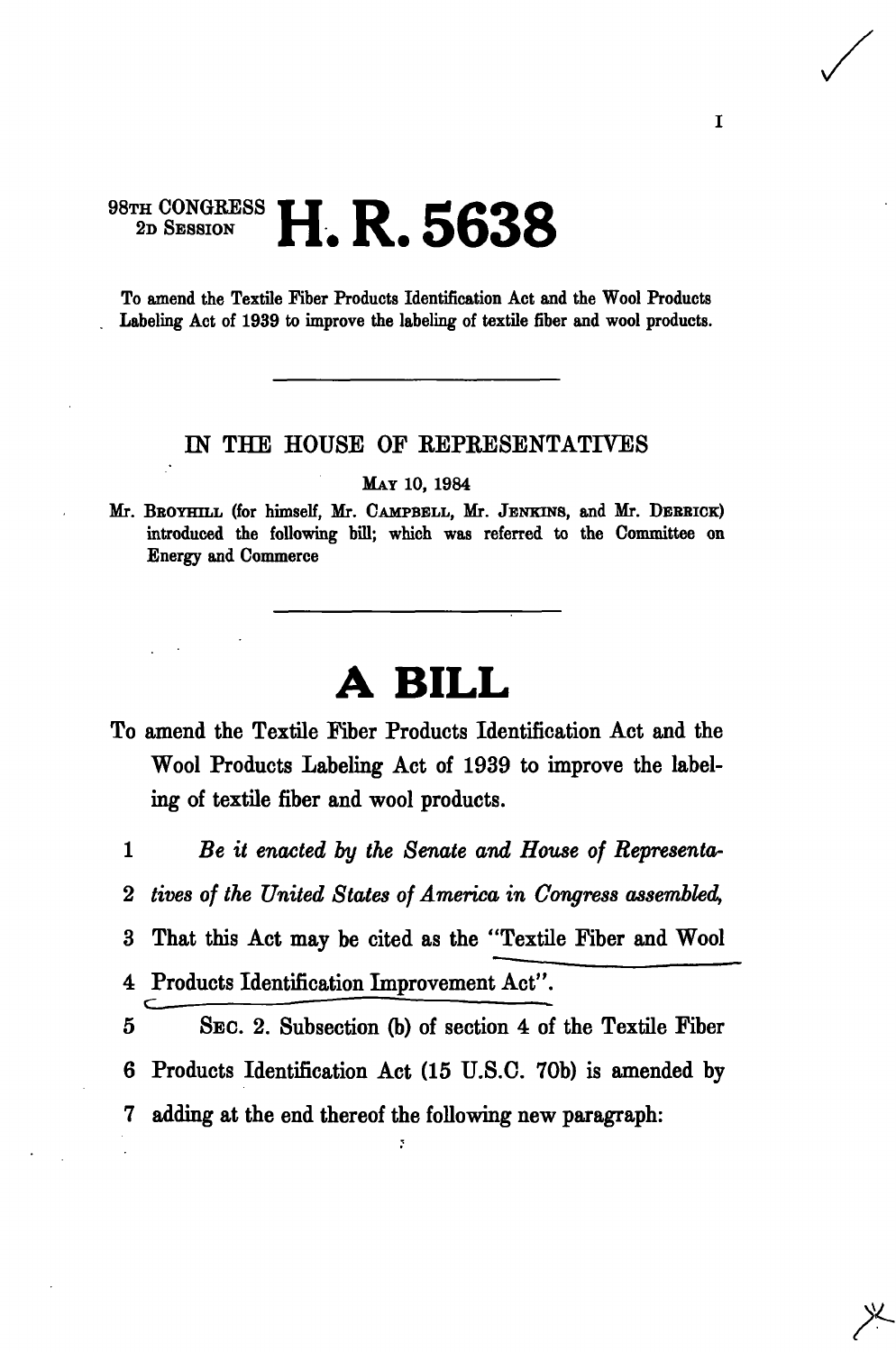1 "(5) If it is a textile fiber product processed or 2 manufactured in the United States, it be so 3 identified.".

4 SEC. 3. Subsection (e) of section 4 of the Textile Fiber 5 Products Identification Act (15 U.S.C. 70b) is amended to 6 read as follows:

7 "(e) For purposes of this Act, in addition to the textile 8 fiber products contained therein, a package of textile fiber 9 products intended for sale to the ultimate consumer shall be 10 misbranded unless such package has affixed to it a stamp, 11 tag, label, or other means of identification bearing the infor-12 mation required by subsection (b), with respect to such con-13 tained textile fiber products, or is transparent to the extent it 14 allows for the clear reading of the stamp, tag, label, or other 15 means of identification on the textile fiber product, or in the 16 case of hosiery items, this section shall not be construed as 17 requiring the affixing of a stamp, tag, label, or other means of 18 identification to each hosiery product contained in a package 19 if (1) such hosiery products are intended for sale to the ulti-20 mate consumer in such package, (2) such package has affixed 21 to it a stamp, tag, label, or other means of identification bear-22 ing, with respect to the hosiery products contained therein, 23 the information required by subsection (b), and (3) the infor-24 mation on the stamp, tag, label, or other means of identifica-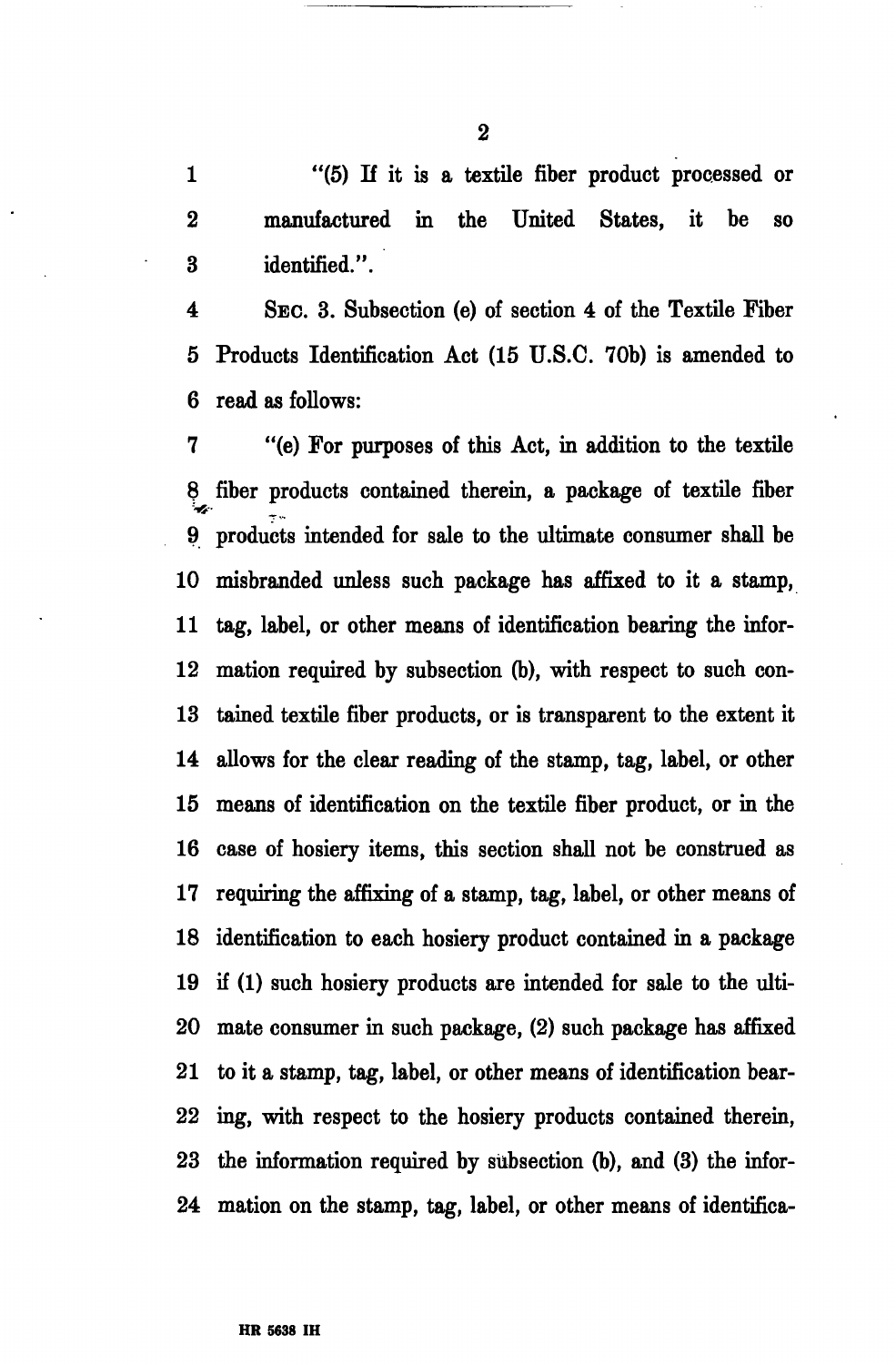1 tion affixed to such package is equally applicable with respect 2 to each textile fiber product contained therein.".

3 SEC. 4. Section 4 of the Textile Fiber Products Identifi-4 cation Act (15 U.S.C. 70b) is amended by adding at the end 5 thereof the following new subsections:

6 "(i) For the purposes of this Act, a textile fiber product 7 shall be considered to be falsely or deceptively advertised in 8 any mail order catalog or mail order promotional material 9 which is used in the direct sale or direct offering for sale of 10 such textile fiber product, unless such textile fiber product 11 description states in a clear and conspicuous manner that 12 such textile fiber product is processed or manufactured in the 13 United States of America, or imported, or both.

14 "(j) For purposes of this Act, any textile fiber product 15 shall be misbranded if a stamp, tag, label, or other identifica-16 tion conforming to the requirements of this section is not on 17 or affixed to the collar of such product if such product con-18 tains a collar, or if such product does not contain a collar in 19 the most conspicuous place on the inner side of such product, 20 unless it is on or affixed on the outer side of such product, or 21 in the case of hosiery items on the outer side of such product 22 or package.".

23 SEC. 5. Paragraph (2) of section 4(a) of the Wool Prod-24 ucts Labeling Act of 1939 (15 U.S.C. 68b(l)) is amended by 25 adding at the end thereof the following new subparagraphs:

3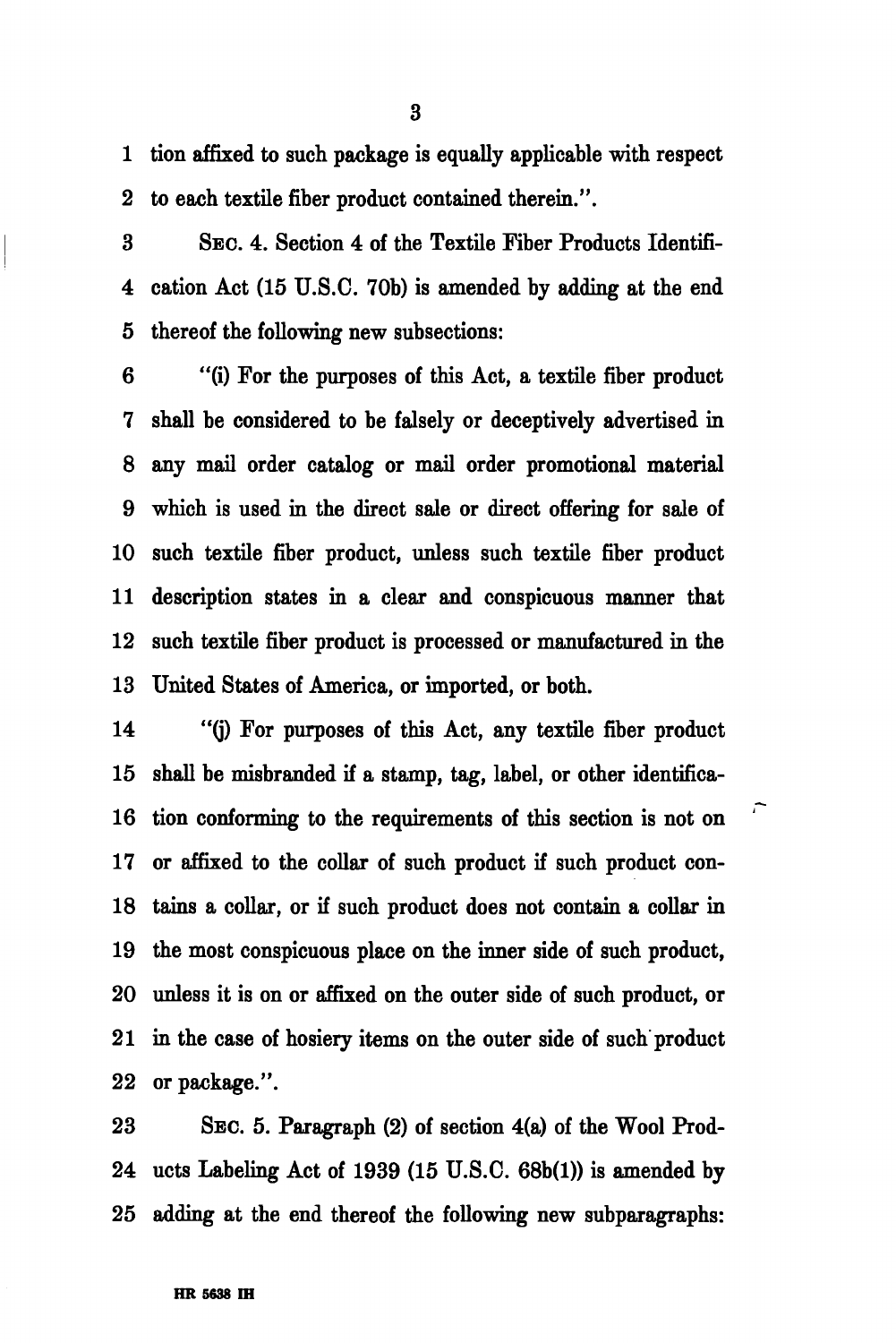1 "(5) If it is an imported wool product without the 2 name of the country where processed or manufactured. 3 "(6) If it is a wool product processed or manufac-4 tured in the United States, it shall he so identified.". 5 SEC. 6. Section 4 of the Wool Products Labeling Act of 6 1939 (15 U.S.C. 68b) is amended by adding at the end there-7 of the following new subsections:

8 "(e) For the purposes of this Act, a wool product shall 9 be considered to be falsely or deceptively advertised in any 10 mail order catalog or mail order promotional material which 11 is used in the direct sale or direct offering for sale of such 12 wool product, unless such wool product description states in 13 a clear and conspicuous manner that such wool product is 14 processed or manufactured in the United States of America, 15 or imported, or both.

16 "(f) For purposes of this Act, any wool product shall be 17 misbranded if a stamp, tag, label, or other identification con-18 forming to the requirements of this section is not on or affixed 19 to the collar of such product if such product contains a collar, 20 or if such product does not contain a collar in the most con-21 spicuous place on the inner side of such product, unless it is 22 on or affixed on the outer side of such product or in the case 23 of hosiery items, on the outer side of such product or pack-24 age.".

4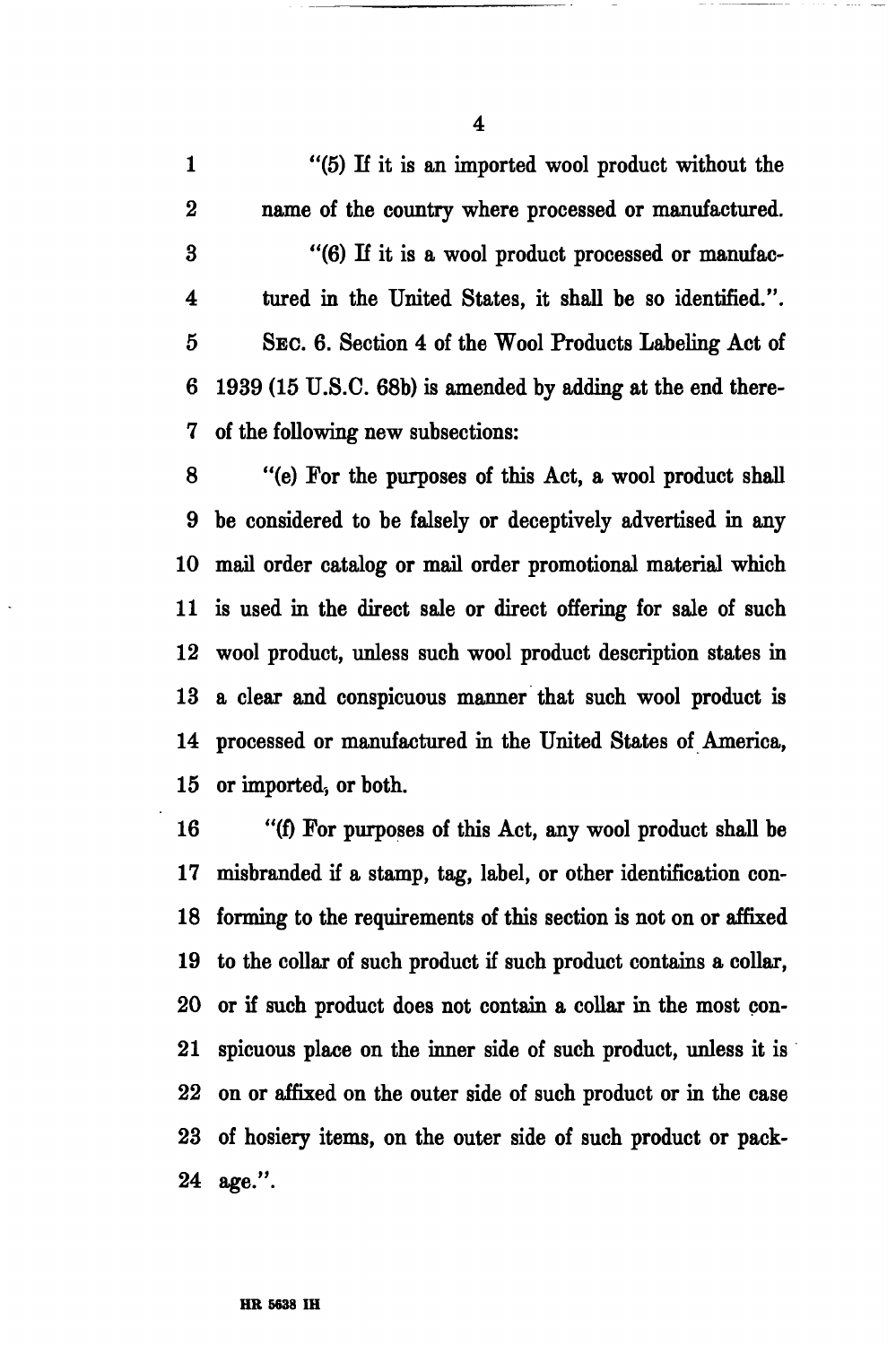1 SEC. 7. Section 5 of the Wool Products Labeling Act of 2 1939 (15 U.S.C. 68c) is amended—

3 (1) by striking out "Any person" in the first para-4 graph and inserting in lieu thereof "(a) Any person",

5 (2) by striking out "Any person" in the second 6 paragraph and inserting in lieu thereof "(b) Any 7 person", and

8 (3) by inserting after subsection (b) (as designated 9 by this section) the following new subsection:

10 "(c) For the purposes of subsections (a) and (b) of this 11 section, any package of wool products intended for sale to the 12 ultimate consumer shall also be considered a wool product 13 and shall have affixed to it a stamp, tag, label, or other 14 means of identification bearing the information required by 15 section 4, with respect to the wool products contained there-16 in, unless such package of wool products is transparent to the 17 extent that it allows for the clear reading of the stamp, tag, 18 label, or other means of identification affixed to the wool 19 product, or in the case of hosiery items this section shall not 20 be construed as requiring the affixing of a stamp, tag, label, 21 or other means of identification to each hosiery product con-22 tained in a package if (1) such hosiery products are intended 23 for sale to the ultimate consumer in such package, (2) such 24 package has affixed to it a stamp, tag, label, or other means 25 of identification bearing, with respect to the hosiery products